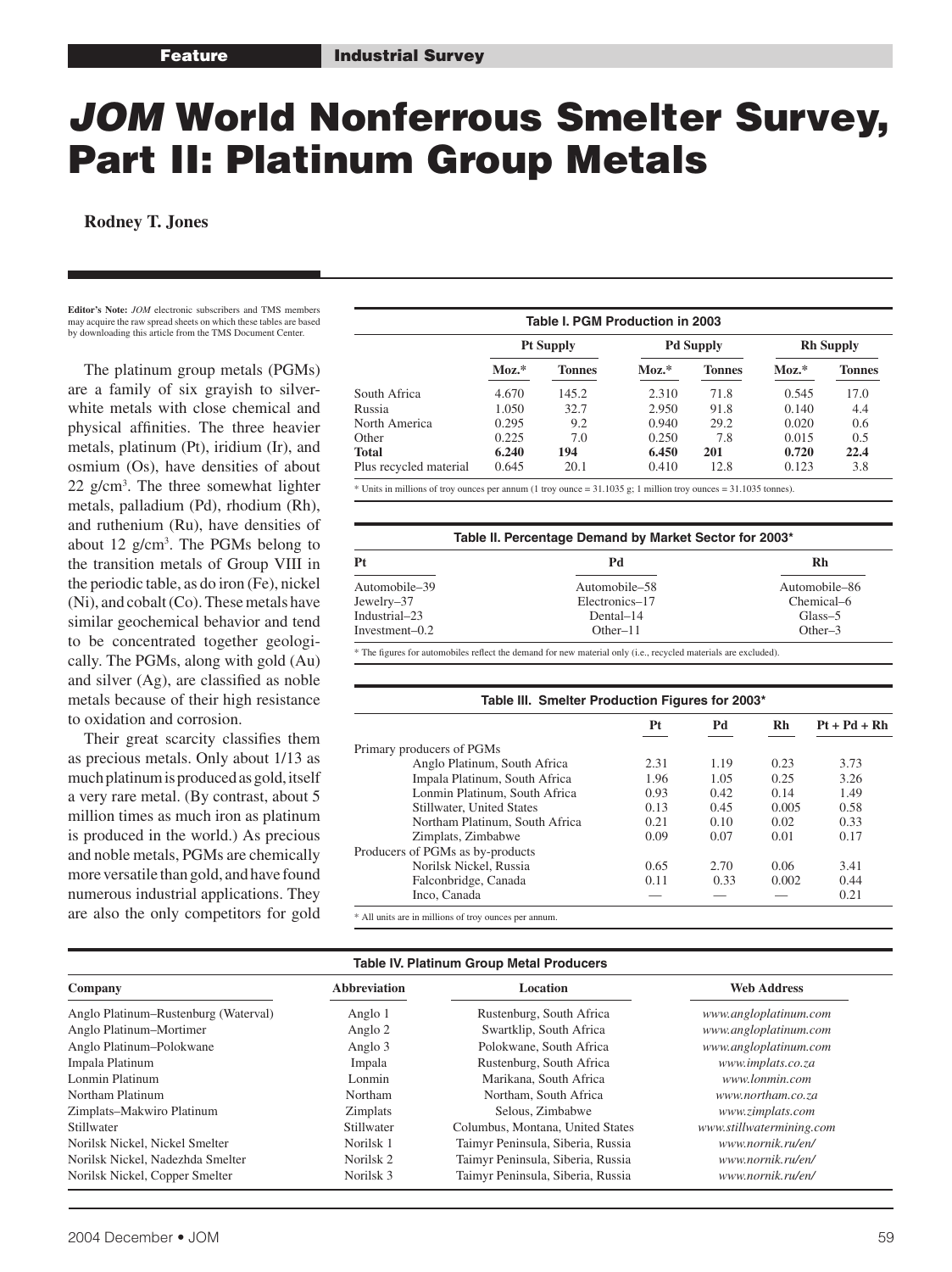| <b>Table V. PGM Converter Data</b> |                                              |                      |                             |                             |                                        |  |  |  |  |
|------------------------------------|----------------------------------------------|----------------------|-----------------------------|-----------------------------|----------------------------------------|--|--|--|--|
| Producer                           | Year of<br><b>First</b><br><b>Production</b> | Type of<br>Converter | No. of<br><b>Converters</b> | Converter<br>Dimensions (m) | <b>No. of Tuyeres</b><br>per Converter |  |  |  |  |
| Anglo 1                            | 2002                                         | Ausmelt (ACP)        | 1                           |                             | 1                                      |  |  |  |  |
|                                    |                                              | Peirce-Smith         | 6                           | $3.0 \times 7.6$            |                                        |  |  |  |  |
| Anglo 2                            |                                              | None                 |                             |                             |                                        |  |  |  |  |
| Anglo 3                            |                                              | None                 |                             |                             |                                        |  |  |  |  |
| Impala                             |                                              | Peirce-Smith         | $\overline{c}$              | $3.6 \times 7.3$            | 32                                     |  |  |  |  |
|                                    |                                              | Peirce-Smith         | 4                           | $3.0 \times 4.6$            | 16                                     |  |  |  |  |
| Lonmin                             | 1971,                                        | Peirce-Smith         | 3                           | $3.0 \times 4.6$            | 18                                     |  |  |  |  |
|                                    | 2002-2003                                    |                      |                             |                             |                                        |  |  |  |  |
| Northam                            | 1992                                         | Peirce-Smith         | 2                           | $3.0 \times 6.1$            | 22                                     |  |  |  |  |
| <b>Zimplats</b>                    | 1998                                         | Peirce-Smith         | $\overline{c}$              | $3.0 \times 4.6$            | 16                                     |  |  |  |  |
| Stillwater                         | 1999                                         | Kaldo (TBRC)         | 2                           | $2.0 \times 3.32$           |                                        |  |  |  |  |
| Norilsk 1                          | Early 1940s                                  | Russian              | 6                           | 100 t capacity              |                                        |  |  |  |  |
| Norilsk 2                          |                                              | Peirce-Smith         | 6                           |                             |                                        |  |  |  |  |
| Norilsk <sub>3</sub>               |                                              | Peirce-Smith         | 9                           | $4 \times 9$                |                                        |  |  |  |  |

as investment metals and for jewelry purposes.

 Platinum was formally discovered only in 1751, although it (possibly mistaken for silver at that time) was used as far back as the 7th century B.C. in Egypt, when the Thebes casket was produced. (This was made for Shepenupet, the daughter of the king of Thebes, and has gold hieroglyphics on one side and platinum on the other.) The catalytic properties of PGMs were described in the period of 1823–1838. Interestingly, jewelry and catalysis remain the most important applications of these metals today.

 Platinum group metals have extraordinary physical and chemical properties

that have made them indispensable to the modern industrial world. The PGMs have high melting points and are chemically inert to a wide variety of substances (even at high temperatures), and thus resist corrosion. They also have excellent catalytic properties and are widely used in the chemical industry and in automobile catalytic converters. Commercial substitution by cheaper metals has rarely been successful, although an individual PGM may readily be replaced by another.

 Platinum group elements are generally associated with nickel-copper sulfides in magmatic rocks. Depending on the relative concentrations (and market prices) of the precious and base metals, the PGMs

are produced either as the primary products or as by-products of the nickel and copper. The primary PGM-rich deposits include the Bushveld Complex in South Africa (the largest known layered igneous complex of its type in the world, extending some 350 km from west to east and some 250 km from north to south, containing more than two-thirds of the world's reserves of PGMs), the Great Dyke in Zimbabwe (the second largest known deposit of PGMs in the world), the Stillwater deposit of the United States, and the Lac des Isles deposit of Canada. Platinum group metals are produced in significant quantities as by-products from the Norilsk-Talnakh area of Russia and the Sudbury deposit of Canada. Other deposits occur in Finland, the Jinchuan deposits of northwest China, the Duluth complex of the United States, and in numerous smaller deposits. Platinum group metals are also produced in small quantities as by-products from the nickel-copper industry in Australia and Japan.<sup>1</sup>

 The most economically important of the PGMs are platinum, palladium, and rhodium, with ruthenium, iridium, and osmium being less prevalent and less in demand. Gold, though it is a precious metal, is not one of the PGMs although it is often lumped together with the PGM content when talking about the valuable products from PGM smelting. The base

|                                                                   |                                                                                |                                                               | Table VI. PGM Smelter System Information |                   |                                 |                                 |                                      |                                 |
|-------------------------------------------------------------------|--------------------------------------------------------------------------------|---------------------------------------------------------------|------------------------------------------|-------------------|---------------------------------|---------------------------------|--------------------------------------|---------------------------------|
|                                                                   |                                                                                |                                                               |                                          |                   |                                 | <b>Annual Production</b>        |                                      |                                 |
|                                                                   |                                                                                |                                                               |                                          |                   | <b>Millions of Ounces</b>       |                                 |                                      | <b>Thousands of Tonnes</b>      |
| $\label{eq:smelter} \textbf{Smelter}$<br>$\overline{\phantom{a}}$ | Year of<br>First<br>Production<br>the control of the control of the control of | <b>Total</b><br><b>PGMs</b><br>$\overbrace{\hspace{25mm}}^{}$ | Pt<br>$\overbrace{\hspace{25mm}}^{}$     | Pd<br>_____       | Rh<br>$\overline{\phantom{a}}$  | Au<br>$\overline{\phantom{a}}$  | Ni<br>$\overbrace{\hspace{25mm}}^{}$ | Cu                              |
| Anglo 1                                                           | 1926                                                                           | 4.162                                                         | 2.308                                    | 1.191             | 0.233                           | 0.116                           | 22.1                                 | 12.9                            |
| Anglo 2                                                           | 1973                                                                           | (0.754)                                                       | (0.46)                                   | (0.22)            | (0.06)                          | (0.014)                         | (2.6)                                | (1.5)                           |
| Anglo 3                                                           | 2003                                                                           | $\hspace{0.1mm}-\hspace{0.1mm}$                               |                                          |                   | $\overline{\phantom{m}}$        | $\hspace{0.1mm}-\hspace{0.1mm}$ | $\hspace{0.1mm}-\hspace{0.1mm}$      | $\hspace{0.1mm}-\hspace{0.1mm}$ |
| Impala                                                            | 1969                                                                           | 3.725                                                         | 1.961                                    | 1.046             | 0.251                           | 0.069                           | 16.4                                 | 8.7                             |
| Lonmin                                                            | 1971                                                                           | 1.758                                                         | 0.933                                    | 0.417             | 0.141                           | 0.018                           | 3.18                                 | 2.12                            |
| Northam                                                           | 1992                                                                           | 0.385                                                         | 0.212                                    | 0.103             | 0.018                           | 0.007                           | 1.51                                 | 0.86                            |
| Zimplats                                                          | 1997                                                                           | 0.187                                                         | 0.085                                    | 0.073             | 0.008                           | 0.011                           | 1.63                                 | $1.0\,$                         |
| Stillwater                                                        | 1990                                                                           | 0.599                                                         | 0.134                                    | 0.450             | < 0.005                         | < 0.010                         | 0.75                                 | 0.5                             |
| Norilsk 1                                                         | Early 1940s                                                                    | 3.410                                                         | 0.650                                    | 2.700             | 0.060                           | 0.136                           | 239                                  | 451                             |
| Norilsk <sub>2</sub>                                              | Early 1980s                                                                    | $\overline{\phantom{a}}$                                      | $\overline{\phantom{a}}$                 |                   | $\overbrace{\phantom{aaaaa}}$   | $\hspace{0.1mm}-\hspace{0.1mm}$ | $\overline{\phantom{a}}$             | $\overline{\phantom{a}}$        |
| Norilsk 3                                                         | $\overline{\phantom{a}}$                                                       | $\overline{\phantom{a}}$                                      | $\overline{\phantom{a}}$                 | $\hspace{0.05cm}$ | $\hspace{0.1mm}-\hspace{0.1mm}$ | $\overline{\phantom{a}}$        |                                      | $\hspace{0.1mm}-\hspace{0.1mm}$ |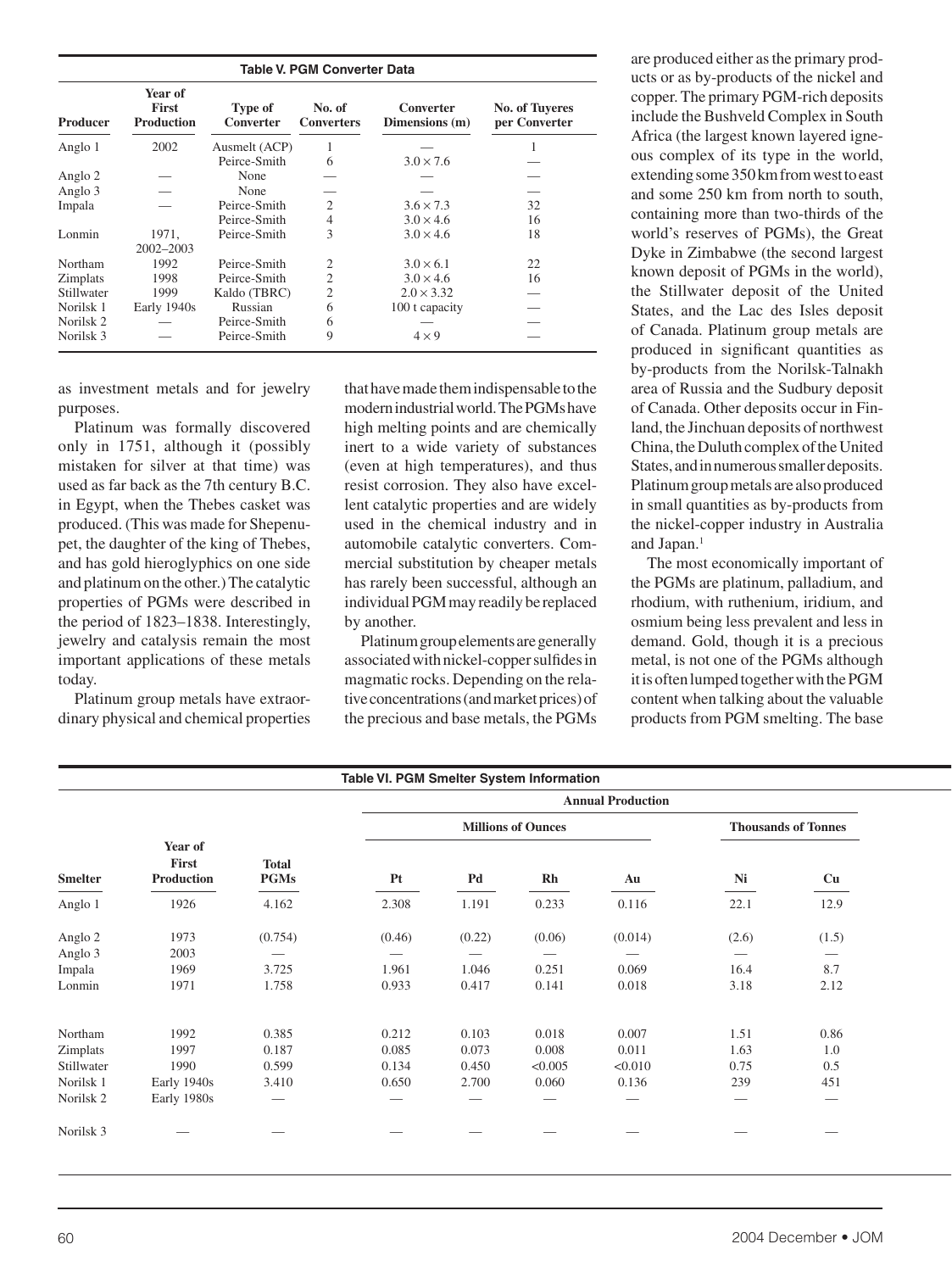metals nickel, copper, and cobalt commonly occur together with the PGMs and are produced as co-products in the smelters and refineries. The PGM market is fundamentally strong, particularly in platinum, where demand has outstripped supply for the past five years. Platinum saw a price increase of almost 30% in the past year, reaching the highest point in more than 20 years. However, palladium and rhodium dropped by almost 40% in the same period, following periods of very high prices. Over recent years, there has been good growth in jewelry demand and in autocatalysts, especially for diesel vehicles.

 Table I shows the geographical distribution of the most important PGMs, and Table II shows the demand by market sector for Pt, Pd, and Rh, courtesy of Johnson Matthey.2

 The comparative tables presented here include all known primary PGM smelters around the world, as well as Norilsk Nickel. Although not strictly a primary PGM smelter, Norilsk Nickel is the world's largest producer of nickel and palladium and also one of the leading producers of copper, platinum, and gold. Leaving out Norilsk would result in an incomplete picture of PGM smelting, so it is included here even though other nickel smelters such as Inco and Falconbridge are not. (Further details on those smelters will be presented in due course

as part of the nickel smelter survey.) Most company production figures are taken from their current annual reports (for 2003 in most cases) that are mostly available from their company websites. Note that Russia does not as yet allow the release of official production figures for PGMs and cobalt, although new laws have been enacted recently to allow for the release of much of this information in the year ahead. However, estimated production figures produced by Johnson Matthey<sup>2</sup> for the Polar Division (which produces the bulk of Norilsk's PGMs) are believed to be fairly reliable. Table III shows the Pt, Pd, and Rh production figures for the various PGM smelters.

 South Africa has the greatest concentration of primary PGM-producing companies,3,4 each of which has its own approach to smelting. (See Table IV for a list of PGM-producing companies.) The historical background to these smelters up to 1999 has been provided elsewhere<sup>3</sup> and will not be repeated here. Production takes place in differing amounts of the three currently exploited strata of the Bushveld Complex. The Merensky Reef has the PGMs occurring in conjunction with base metal sulfides; the Platreef has an even greater quantity of base metal sulfides present; and the UG2 chromitite layer has a high chromite content together with relatively low quantities of base metal sulfides. The extent to which UG2

ore is processed has a major influence on the smelting behavior, as traditional six-in-line furnaces are susceptible to build-ups of high-melting chromite spinels if the  $Cr_2O_3$  content of the feed is too high.

 The chromite problem is seen as increasingly important as the amount of UG2 ore being mined continues to grow faster than the amount of Merensky ore. A recent trend is to break the tradition of recycling converter slag to the primary smelting furnace. The converter slag can be treated either in a slag-cleaning furnace (as practiced at Anglo Platinum) or by subsequent milling and flotation.

 There is an increasing move to higherintensity furnaces fitted with copper cooling, both for rectangular furnaces (at Anglo Platinum's Polokwane smelter) and circular furnaces (such as those at Lonmin Platinum and Zimplats). Containment issues are important, especially at the higher operating temperatures used to cope with increasing chromite contents in the furnace feed.

 A variety of techniques have been used in the attempt to reduce  $SO_2$  emissions from smelters, with different degrees of success. Continuous converting was introduced recently by Anglo Platinum as a way of ensuring a steady stream of  $SO_2$  that can be fed to a sulfuric acid plant. Anglo Platinum chose to have one central facility where all convert-

| Table VI. PGM Smelter System Information            |                                                            |                                 |                                 |                                                                                                                                                                                                                                                                                                                                                                                                                                                                                          |                                 |                                 |                                 |                                              |  |
|-----------------------------------------------------|------------------------------------------------------------|---------------------------------|---------------------------------|------------------------------------------------------------------------------------------------------------------------------------------------------------------------------------------------------------------------------------------------------------------------------------------------------------------------------------------------------------------------------------------------------------------------------------------------------------------------------------------|---------------------------------|---------------------------------|---------------------------------|----------------------------------------------|--|
| Converter<br>Slag<br>Recycl.                        | Gas<br><b>Cleaning</b>                                     | <b>Sulfuric</b><br>Acid         | <b>Stack</b><br>Height          |                                                                                                                                                                                                                                                                                                                                                                                                                                                                                          | Granulation<br>Converter        |                                 | <b>Furnace</b>                  |                                              |  |
| to<br><b>Furnace</b>                                | Equip.                                                     | Plant                           | (m)                             | <b>Matte</b>                                                                                                                                                                                                                                                                                                                                                                                                                                                                             | Slag                            | Matte                           | <b>Slag</b>                     | <b>Dryer</b><br><b>Type</b>                  |  |
| and the control of the control of<br>N <sub>o</sub> | Ceramic<br>Filters                                         | $\overline{\phantom{a}}$<br>Yes | $\overline{\phantom{a}}$<br>183 | $\frac{1}{2} \left( \frac{1}{2} \right) \left( \frac{1}{2} \right) \left( \frac{1}{2} \right) \left( \frac{1}{2} \right) \left( \frac{1}{2} \right) \left( \frac{1}{2} \right) \left( \frac{1}{2} \right) \left( \frac{1}{2} \right) \left( \frac{1}{2} \right) \left( \frac{1}{2} \right) \left( \frac{1}{2} \right) \left( \frac{1}{2} \right) \left( \frac{1}{2} \right) \left( \frac{1}{2} \right) \left( \frac{1}{2} \right) \left( \frac{1}{2} \right) \left( \frac$<br>$\rm No^a$ | Yes                             | Yes                             | Yes                             | the control of the control of<br>Flash $(4)$ |  |
| N/A                                                 | ESP                                                        | No                              | 100                             | $\hspace{0.1mm}-\hspace{0.1mm}$                                                                                                                                                                                                                                                                                                                                                                                                                                                          | $\hspace{0.1mm}-\hspace{0.1mm}$ | No <sup>b</sup>                 | Yes                             | Flash                                        |  |
| N/A                                                 | Baghouse                                                   | $\rm No$                        | 165                             | $\hspace{0.1mm}-\hspace{0.1mm}$                                                                                                                                                                                                                                                                                                                                                                                                                                                          | $\overline{\phantom{a}}$        | No <sup>b</sup>                 | Yes                             | Flash(2)                                     |  |
| No                                                  | <b>ESP</b>                                                 | Yesc                            | 77 (91)                         | Yes                                                                                                                                                                                                                                                                                                                                                                                                                                                                                      | Yes                             | N <sub>o</sub>                  | Yes                             | Spray (4)                                    |  |
| N <sub>o</sub>                                      | Baghouse for drier;<br>ESP and dual-alkali<br>wet scrubber | No                              | 120                             | Yes                                                                                                                                                                                                                                                                                                                                                                                                                                                                                      | Yes                             | No                              | Yes                             | Flash <sup>d</sup>                           |  |
| Yes                                                 | ESP and wet scrubber                                       | No                              | 200                             | Yes                                                                                                                                                                                                                                                                                                                                                                                                                                                                                      | $\rm No$                        | No                              | Yes                             | Flash                                        |  |
| Yes                                                 | <b>ESP</b>                                                 | No                              | $105\,$                         | Yes                                                                                                                                                                                                                                                                                                                                                                                                                                                                                      | $\rm No$                        | No                              | Yes                             | Plash(1)                                     |  |
| $\operatorname{Yes}^{\operatorname{e}}$             | Baghouse and SO <sub>2</sub> wet scrubber                  | No                              | 26                              | Yes                                                                                                                                                                                                                                                                                                                                                                                                                                                                                      | Yes                             | Yes                             | N <sub>o</sub>                  | Fluid bed                                    |  |
| Yesf                                                | $\overline{\phantom{a}}$                                   | $\hspace{0.1mm}-\hspace{0.1mm}$ | $\hspace{0.1mm}-\hspace{0.1mm}$ | $\hspace{0.1mm}-\hspace{0.1mm}$                                                                                                                                                                                                                                                                                                                                                                                                                                                          | $\hspace{0.1mm}-\hspace{0.1mm}$ | $\hspace{0.1mm}-\hspace{0.1mm}$ | $\hspace{0.1mm}-\hspace{0.1mm}$ | Sinter plant                                 |  |
| $\overline{\phantom{a}}$                            | 6 x ESPS and<br>elemental sulfur production                | No                              | $\overline{\phantom{a}}$        | $\hspace{0.1mm}-\hspace{0.1mm}$                                                                                                                                                                                                                                                                                                                                                                                                                                                          | $\overline{\phantom{a}}$        | $\hspace{0.1mm}-\hspace{0.1mm}$ | $\hspace{0.1mm}-\hspace{0.1mm}$ | Niro spray (6)                               |  |
| Yesg                                                | Wet gas cleaning and<br>elemental sulfur production        | Yes                             | 180                             | $\hspace{0.1mm}-\hspace{0.1mm}$                                                                                                                                                                                                                                                                                                                                                                                                                                                          |                                 | $\overbrace{\phantom{12332}}$   | $\hspace{0.05cm}$               | Rotary (3)                                   |  |

a – slow cooling; b – cast and crushed; c– and sulfacid; d–also 2 old spray towers; e–in granulated form; f–from copper smelter; g–to reverb furnace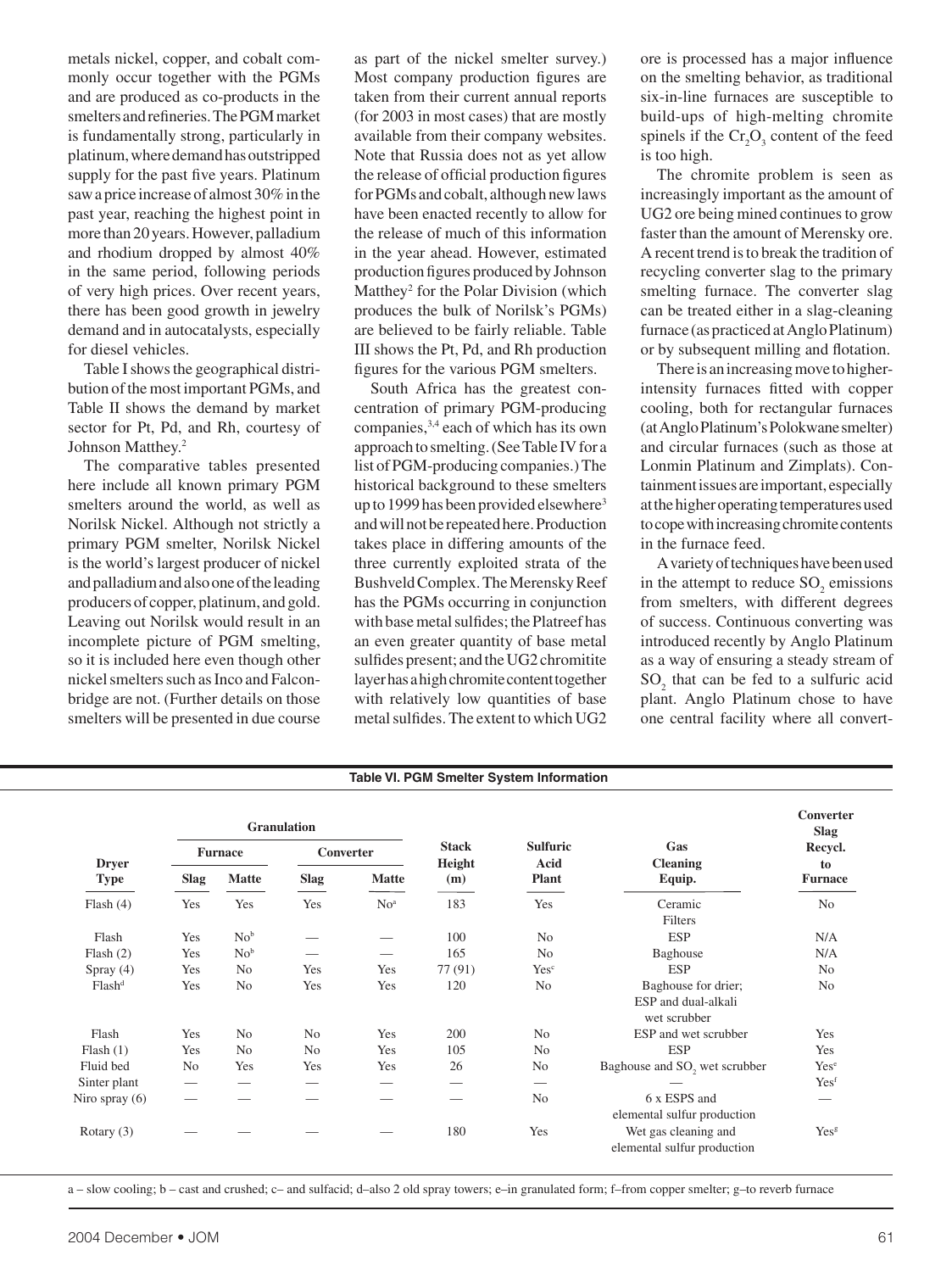#### **Table VII. PGM Furnace Data\* Table VII. PGM Furnace Data Power Electrode Consumption, Slag Tapping Matter Electrode** Electrode **First Furnace Flux, Dimensions Diameter Smelting Kurrenature Temperature Temperature Temperature American** Producer Production Type Power kW/m<sup>2</sup> **(m)** (mm) Cooling System Anglo 1 1990s Six-in-line rectangular  $34 \text{ MW}$  165  $25.8 \times 8.0$  1,100 Copper finger/ (Hatch) (39 MVA) plate coolers<br>
Six-in-line rectangular  $34 \text{ MW}$  165  $25.8 \times 8.0$  1,100 Copper finger/ 1990s Six-in-line rectangular  $34 \text{ MW}$  165  $25.8 \times 8.0$  1,100 Copper finger/ (Hatch) (39 MVA) plate coolers 2003 Three-electrode AC 28 MVA — — 1,200 Copper coolers circular slag cleaning Anglo 2 1973 Six-in-line rectangular 19.5 MVA  $110$  25.3 × 7.0 1,250 Forced-air cooled Anglo 3 2003 Six-in-line rectangular  $68 \text{ MW}$  250  $28.7 \times 9.6$  1,600 Copper waffle coolers  $\begin{array}{c} \text{(168 MVA)}\\ \text{38 MW} \end{array}$ Impala  $2001$  (No. 3) Six-in-line rectangular  $38$  MW  $180$   $25.9 \times 8.2$   $1,140$  Copper plate coolers 1992 (No. 5) Six-in-line rectangular  $35 \text{ MW}$  180  $25.9 \times 8.2$  1,140 Copper plate coolers 1974 (No. 4)–dormant Six-in-line rectangular 15 MW — — — — — — — — — 1972 (No. 2)–mothballed Six-in-line rectangular 7.5 MW — — — — — — — Lonmin 2002 Three-electrode AC 28 MW 320 11 (dia.) 1,400 Copper waffle coolers circular (Hatch) (60 MVA) 1991–mothballed Three-electrode AC 5 MVA 235 5.2 (I.D.) 500 Falling film circular (Pyromet) (three)  $1991$ -mothballed Six-in-line rectangular  $12.5$  MVA  $120$   $18.2 \times 5.3$  900  $-$ (Barnes-Birlec, Merensky) Northam 1992 Six-in-line rectangular 15 MW 90  $25.9 \times 8.7 \times 5.6$  1,000 None (Davy) (16.5 MVA)<br>Three-electrode AC circular 12.5 MW  $Z$ implats 1997 (2002) Three-electrode AC circular  $12.5$  MW 90  $12$  (O.D.) 1,200 Copper plate coolers (Elkem/Hatch) (9–10 MW, 13.5 MVA) Stillwater 1999 Three-in-line rectangular 5.0 MW (5.3 MVA) 150  $9 \times 5$  305 Copper plate coolers (Hatch) 1990–mothballed Three-in-line rectangular 1.5 MW (1.68 MVA) 150  $7.5 \times 2.6$  305 Copper finger coolers (Lectromelt) Norilsk 1 Early 1940s  $5 \times$  six-in-line furnaces 75 MW (3 working; 1 standby, (normal operation  $-\qquad -\qquad -$ 1 repair) 45 MW)  $2 \times$  slag-cleaning electric 20 MW — — — — — — — furnaces (for converter slag) (1 working, 1 standby)  $6 \times$  electric anode furnaces — — 20 t capacity 1,500 — (3 graphite electrodes) using coal for reduction Norilsk 2 Early 1980s  $2 \times$  Outokumpu flash — 245 m<sup>2</sup> hearth area hearth area  $\qquad \qquad 1 \times$  Vanyukov — — — — — — — — — —  $4 \times 3$ -electrode slag- 18 MW each — — — — — — — cleaning furnaces (normally 8–11 MW)  $1 \times$  slag-cleaning  $$ rotating vessel  $4 \times$  rotating anode furnaces  $\qquad \qquad \qquad \qquad -$ Norilsk 3 —  $-$  2 × Vanyukov —  $-$  15.6 × 2.3 hearth — —  $1 \times$  Vanyukov —  $-$  20 m<sup>2</sup> hearth area hearth area  $\qquad \qquad$ reverb  $250 \text{ m}^2$  hearth area<br>reverb  $92 \text{ m}^2$  hearth area hearth area  $\qquad \qquad$ reverb —  $-$  92 m<sup>2</sup> hearth area  $\qquad \qquad 4 \times$  reverb anode  $\qquad \qquad \qquad \qquad \qquad$ furnaces (green poles for reduction)

\* All furnaces are electric except those of Norilsk.

ing and subsequent treatment by slow cooling and magnetic separation prior to refining can take place. (Converter and smelter data by PGM producer are shown in Tables V and VI, respectively.) Furnace matte from all three of its smelters is treated in the Anglo Platinum Converting Process (ACP) that uses Sirosmelt submerged lance technology from Ausmelt with copper waffle coolers from Hatch. This strategy of decoupling

their furnaces and converting operations provides operational flexibility as well as offering a range of siting possibilities for future expansions.

 Matte smelting has been in use for the production of PGMs for many decades, but new processes continue to emerge. (Furnace information by PGM producer is shown in Table VII.) An alternative PGM smelting process has recently been developed using alloy smelting in a direct current arc furnace.<sup>5,6</sup> This process has been implemented on a large-scale continuous demonstration basis.<sup>6</sup> The ConRoast process eliminates many of the traditional constraints on feed composition and also has environmental advantages in the control of  $SO_2$  emissions.

 Tables IV through VII provide further details about PGM producers, including furnace and converter data.